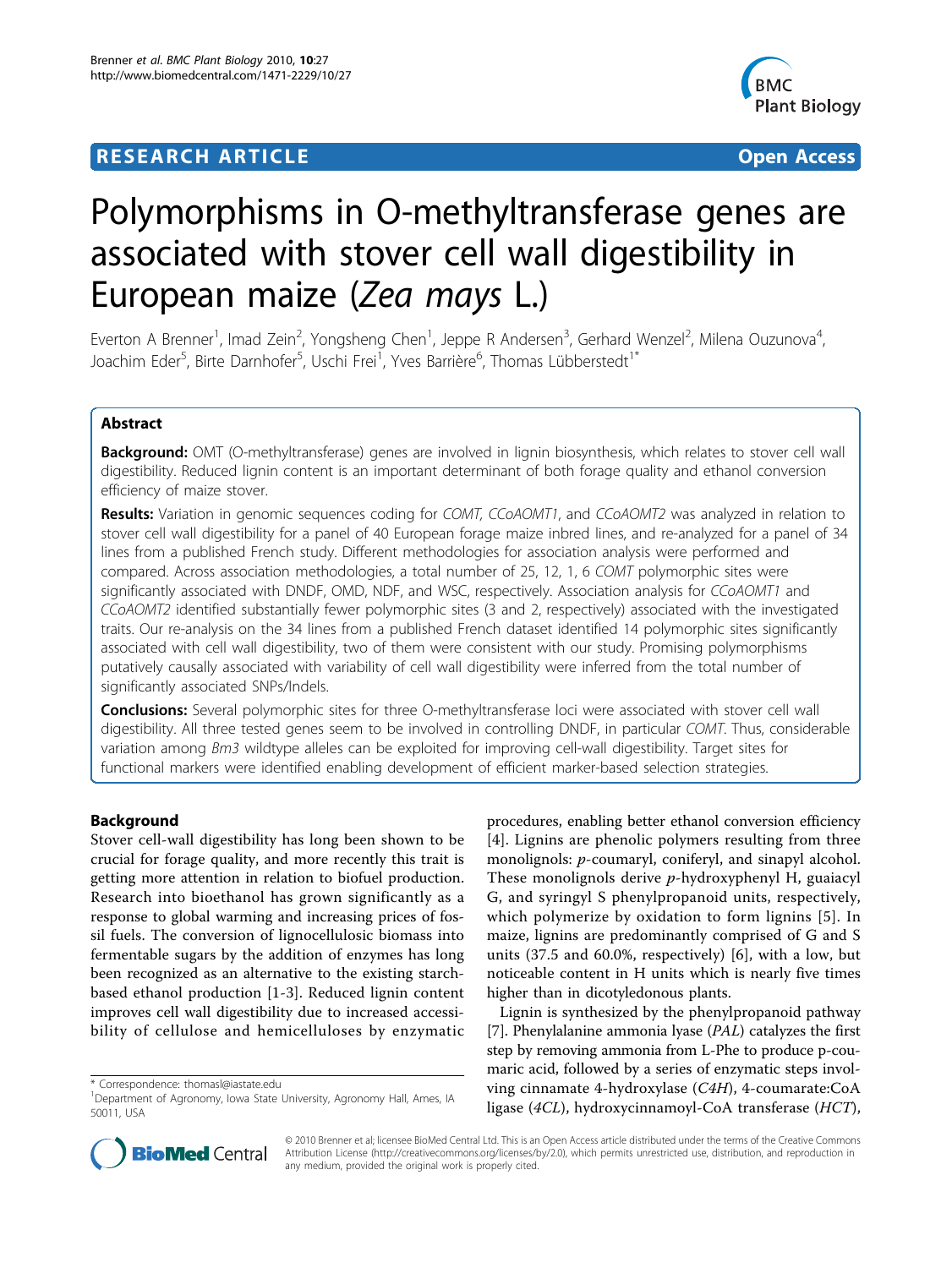p-coumarate 3-hydroxylase (C3H), caffeoyl-CoA Omethyltransferase (CCoAOMT), cinnamoyl-CoA reductase (CCR), ferulate 5-hydroxylase (F5H), caffeic acid Omethyltransferase (COMT), and cinnamyl alcohol dehydrogenase (CAD) catalyzing the biosynthesis of monolignols. Genes encoding these enzymes controlling the phenylpropanoid pathway in maize have been cloned [[8-](#page-9-0)[15\]](#page-10-0).

Four brown midrib mutations in maize (bm1, bm2, bm3, and bm4) are associated with alterations of and reductions in lignin content in stover [[16\]](#page-10-0). The bm1 mutation decreases cinnamyl alcohol dehydrogenase  $(CAD)$  activity [[17](#page-10-0)], while the  $bm3$  mutation results in reduced caffeic acid O-methyltransferase (COMT) activ-ity [[18](#page-10-0)]. The genetic events underlying  $bm2$  and  $bm4$ mutations are unknown.

Several studies reported improvement in the digestibility of corn silage in ruminant feeding of brown midrib mutants, especially bm3 materials [[19-25\]](#page-10-0). However, negative effects of brown midrib genotypes have also been reported in relation to agricultural fitness, such as reduced grain and stover yield and stalk breakage [\[26-28\]](#page-10-0). Reduced grain yield, combined with other negative effects caused by the bm3 mutation is so significant that it might be difficult to produce superior maize  $bm3$  hybrids in terms of agricultural fitness [[27,26\]](#page-10-0). However, the same authors report large genetic variation among bm3 lines, and the genotype specificity among  $bm3$  lines in relation to yield reduction [[26,27,29](#page-10-0)].

Although many studies investigated phenotypic effects in relation to down regulation of lignin genes for maize and other species [[30-36](#page-10-0)], intragenic variability of OMT genes involved in lignin synthesis have not been studied to the same extent. Ultimately, characterized QTN (Quantitative Trait Nucleotide) or QTINDEL (Quantitative Trait Insertion-Deletion) polymorphisms within these genes would allow development of Functional Markers (FM) [[37](#page-10-0)]. Prerequisite for distinguishing the effects of different intragenic polymorphisms is low LD (linkage disequilibrium) in the population(s) analyzed. Nucleotide diversity, LD, and associations to forage quality traits have been studied for several genes involved in the phenylpropanoid pathway [\[38-41](#page-10-0)]. While LD decreased rapidly within few hundred bp in the COMT and CCoAOMT2 coding genes [[40,41](#page-10-0)], LD persisted over a thousand bp in the *CCoAOMT1* gene [\[40](#page-10-0)].

In this study, variation in genomic sequences coding for COMT, CCoAOMT1, and CCoAOMT2 was analyzed in relation to stover cell wall digestibility for the same panel of 40 European forage maize inbred lines investigated by Andersen et al. [[38,42\]](#page-10-0) for other "lignin genes" (Experiment 1). In addition, data published by Guillet-Claude et al. [[40\]](#page-10-0) in an association analysis of the three

O-methyltransferase genes in relation to cell wall digestibility were re-analyzed (Experiment 2), based on a different statistical approach by using General Linear Model, and including population structure. The objectives were, (1) to identify associations between individual polymorphisms and four forage quality traits determined for maize stover in Exp. 1, (2) to evaluate the impact of sequence alignment parameters on the outcome of association studies, (3) to re-analyze data of Exp. 2 under consideration of population structure, and (4) to compare findings between both experiments for these three jointly analyzed genes.

## Methods

## Plant Materials and Phenotypic Analyses

The 40 lines within Exp. 1 represent a broad range of Central European forage maize germplasm, and were extremes within a larger collection of >300 maize inbreds with respect to stover cell-wall digestibility (unpublished data). Thirty-five lines originated from the current breeding program of KWS Saat AG and five lines were from the public domain (AS01, AS02, AS03, AS39, and AS40, identical to F7, F2, EP1, F288, and F4, respectively).

The inbred lines were evaluates in Grucking (sandy loam) in 2002, 2003, and 2004, and in Bernburg (sandy loam) in 2003 and 2004. The experiments consisted of 49 entries in a  $7 \times 7$  lattice design with two replications. Nine entries from this design were consisting of not sequenced checks (such as knock-out mutants of brown midrib loci with known high cell wall digestibility). Therefore, only 40 lines were analyzed for cell wall properties and sequenced. The single row plots were 0.75 m apart and 3 m long with a total of 20 plants. The ears were manually removed and the stover was chopped 50 days after flowering. Approximately 1 kg of stover was collected and dried at 40°C. The stover was ground to pass through a 1 mm sieve. Quality analyses were performed with near infrared reflectance spectroscopy (NIRS) based on previous calibrations on the data of 300 inbred lines (unpublished results). Four traits were analyzed: Water Soluble Carbohydrate (WSC), Organic Matter Digestibility (OMD), Neutral Detergent Fiber (NDF) and digestible Neutral Detergent Fiber (DNDF). DNDF was estimated by DNDF = 100 - (IVDMD - (100 - NDF))/NDF based on Goering and Van Soest, 1970 [[43\]](#page-10-0). Since the investigated traits were highly heritable [\[42,44](#page-10-0)], and "trait  $\times$  location" interactions were not significant, replications and locations were averaged, so that each entry was represented by mean values of the cell wall traits. The results of phenotypic analysis were published previously [\[38](#page-10-0)]. The heritabilities of NDF and DNDF were 86.5% and 92.2%, respectively [\[42](#page-10-0)].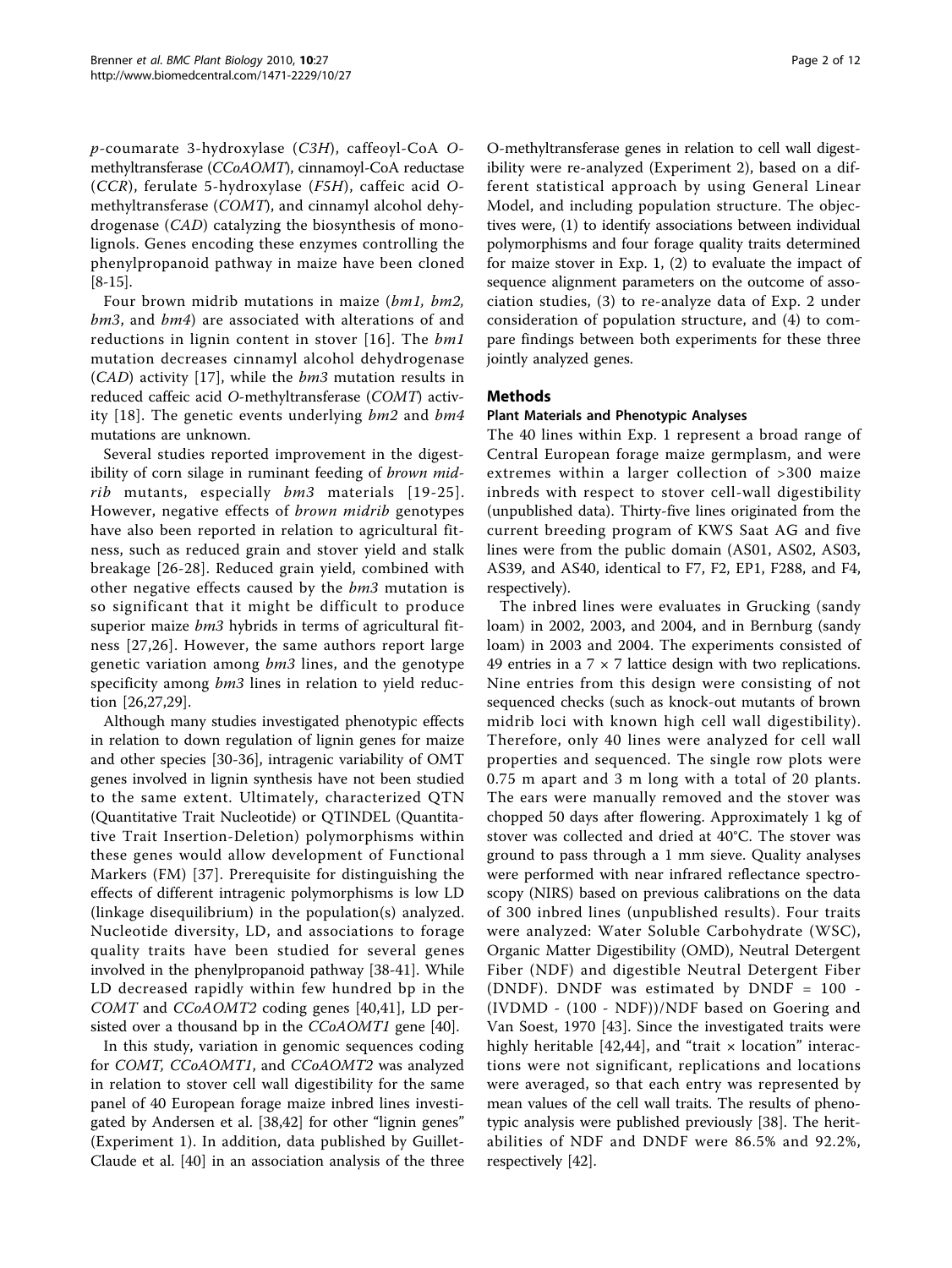Thirty-four inbred lines were employed in Exp. 2, including public lines and ecotypes both from Europe and U.S., covering substantial variation in forage quality. The lines were evaluated in three different years: 2006, 2008, and 2009 (unpublished data of INRA Lusignan). Values of stover in vitro cell wall digestibility was estimated by DNDF =  $(100 \times (ES - (100 - NDF)/NDF)$  [\[45](#page-10-0)], based on enzymatic solubility (ES) of Aufrere and Michalet-Doreau,[\[46\]](#page-10-0).

## DNA isolation, PCR amplification, and DNA sequencing

The inbred lines from Exp. 1 were grown in the greenhouse for DNA isolation. Leaves were harvested three weeks after germination, and DNA was extracted using the Maxi CTAB method [[47\]](#page-10-0). Polymerase chain reaction (PCR) primers were developed based on maize mRNA sequences identified in GenBank by employing BLAST [[48](#page-10-0)] for three genes: COMT, CCoAOMT1 and CCoAOMT2. PCR reactions contained 20 ng genomic DNA, primers (200 nM), dNTPs (200 μM), 1 M Betain and 2 units of Taq polymerase (Peqlab, Erlangen, Germany), in a total reaction volume of 50 μl. A touchdown PCR program was: denaturation at 95°C for 2 min, 15 amplification cycles: 45 sec at 95°C; 45 sec at 68°C (minus 0.5°C per cycle), 2 min at 72°C, followed by 24 amplification cycles: 45 sec at 95°C; 45 sec at 60°C, 2 min at 72°C, and a final extension step at 72°C for 10 min.

Products were separated by gel electrophoresis on 1.5% agarose gels, stained with ethidium bromide and photographed using an eagle eye apparatus (Herolab, Wiesloch, Germany). Amplicons were purified using QiaQuick spin columns (Qiagen, Valencia, USA) according to the manufacturer instructions, and directly sequenced using internal sequence specific primers and the Big Dye1.1 dye-terminator sequencing kit on an ABI 377 (PE Biosystems, Foster City, USA). Electropherograms of overlapping sequencing fragments were manually edited using the software Sequence Navigator version 1.1, from PE Biosystems.

Full alignments were built for CCoAOMT1 and CCoAOMT2 genes by using default settings of the CLUSTAL W program. Several Indels were present among the different COMT alleles in Exp. 1 [\[24](#page-10-0)]. Thus, four different alignment parameters were set in CLUS-TAL W [[49\]](#page-10-0) to validate the consistency of polymorphic sites. The first alignment was based on default parameters, additional alignments were constructed by using different parameter settings in relation to gap penalty. The exon-intron structure of the three O-methyltransferase genes was estimated by alignments of genomic to mRNA sequences.

In Exp. 2, primer pairs for CCoAOMT1 and CCoAOMT2 were designed based on published cDNA sequences (accession numbers AJ242980 and AJ242981), respectively. For both genes, fragments of about 1.2 to1.3 kb were amplified, encompassing the 5'-UTR and the complete coding region [[40](#page-10-0)]. Since the COMT promoter sequence was not available in databases, a walking-PCR procedure was performed to amplify the 5' flanking region. Sequencing was performed for each PCR fragment in both directions by Isoprim (Toulouse, France) and MWG-Biotech (Ebersberg, Germany). The sequences containing singletons were checked by reamplifying genomic DNA and partially re-sequencing the appropriate alleles. Contigs were constructed using SeqWeb (GCG Wisconsin Package). Sequences were aligned using CLUSTAL W [[49](#page-10-0)].

#### Population structure and association analysis

Lines evaluated in Exp. 1 were genotyped with 101 simple sequence repeat (SSRs) markers providing an even coverage of the maize genome. Population structure was estimated from the SSR data by the Structure 2.0 software [[50,51](#page-10-0)]. The Q matrix estimating membership coefficients for each individual in each subpopulation was produced. A burn-in length of 50.000 followed by 50.000 iterations was applied. The Admixture model was applied with independent allele frequencies.

Association between polymorphisms and mean phenotypic values were performed by the General Linear Model (GLM) analyses in TASSEL. The Q matrix produced by *Structure* was included as covariate in the analysis to control for populations structure. The polymorphisms were determined as significant for padj\_Marker (based on 10.000 permutations) equal to 0.05 or less. p-adj\_Marker is a permutation based experiment-wise error rate which controls the error rate over all the markers tested.

The same parameters were applied to perform the Logistic Regression in TASSEL. In this association analysis a logistic regression ratio test is used to evaluate associations involving quantitative traits while controlling for population structure [\[52](#page-10-0)]. The trait values permuted relative to the fixed haplotypes were recalculated for 10.000 permutations.

Associations were also tested by the Mixed Linear Model (MLM) in TASSEL [[53\]](#page-10-0). The MLM accounts not only for overall population structure (Q), but also finer scale relative kinship (K). Loiselle kinship coefficients [[54](#page-10-0)] between lines (a K matrix) were estimated by the SPAGeDI software [[55](#page-10-0)] based on the SSR data mentioned above. Negative values between two individuals in the K matrix were set to zero. The Bonferroni Stepdown correction [[56\]](#page-10-0) was applied to correct for multiple testing as the p-values for the MLM analysis are expressed on a single marker basis in TASSEL.

Significant intron polymorphisms in Exp.1 were analyzed for alterations in motif sequences, using the inbred line W64 as reference sequence (AY323283). Differential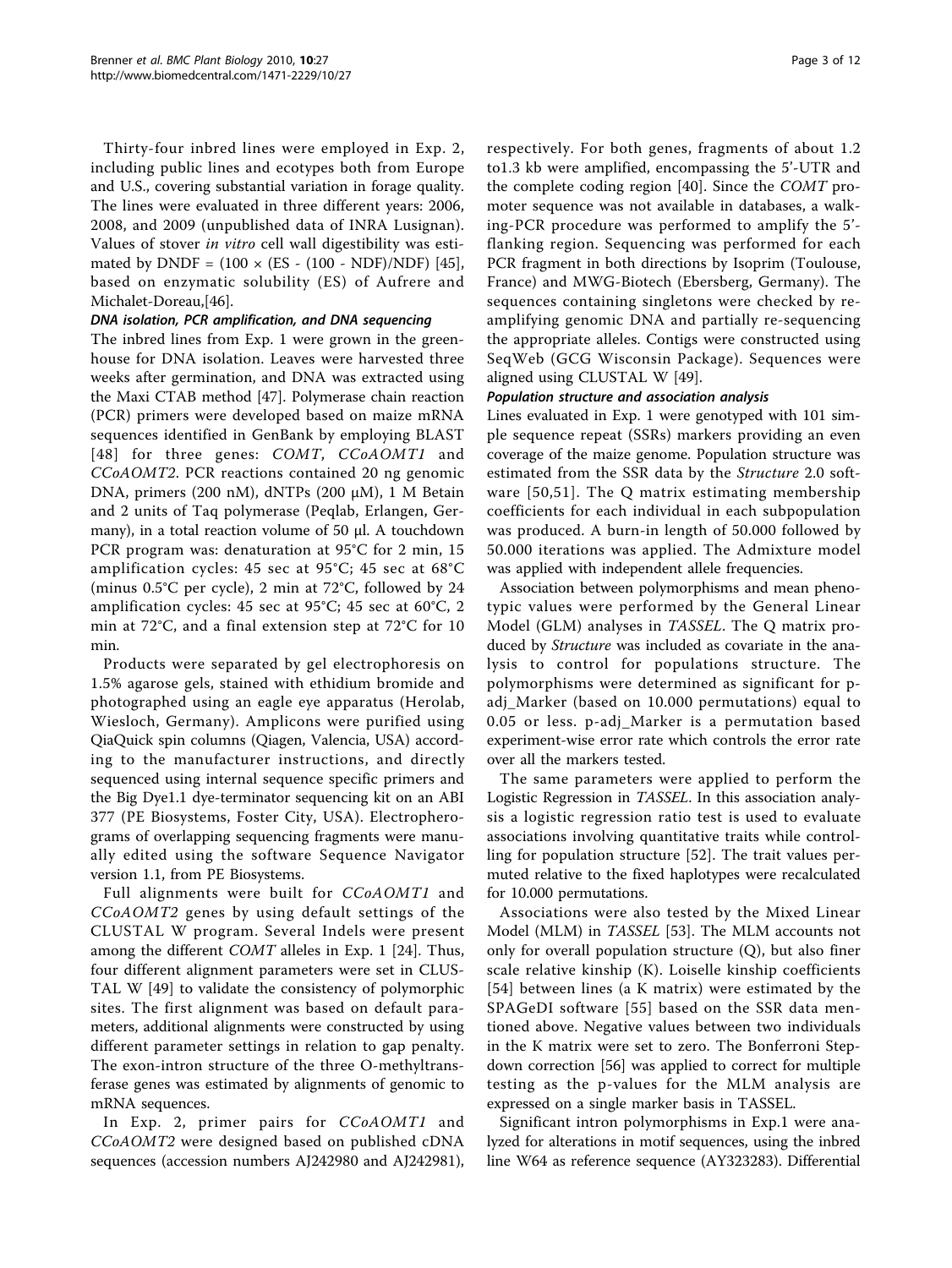<span id="page-3-0"></span>splicing was tested by comparing expressed sequences with genomic sequences. The discrimination of favorable and unfavorable alleles at each significant associated polymorphic site at COMT was done by grouping lines by alleles and averaging DNDF values within the same group.

Guillet-Claude et al. [[40\]](#page-10-0) tested for associations between cell wall digestibility and polymorphic sites of COMT, CCoAOMT1, and CCoAOMT2 by performing Multiple Linear Regression without considering population structure. Our re-analysis included population structure in the GLM analysis of TASSEL. The P-value of all individual polymorphisms (including singletons) was estimated based on 10,000 permutations. Population structure data were obtained from Camus-Kulandaivelu et al. [[57](#page-11-0)], where five sub-populations were found using 55 SSR loci in Sructure [\[50,51](#page-10-0)].

#### Results

## Genetic diversity within COMT, CCoAOMT1, and CCoAOMT2

The analysis of overlapping sequences of common inbred lines between Exp.1 and Exp.2 (F2, F4, F7, F288, EP1, and W64) revealed consistency of sequences for the COMT gene across both experiments. Only one SNP each was different among overlapping sequences of F4 and EP1 inbred lines, respectively (Table 1). For CCoAOMT1, F2 and F7 sequences were identical in both experiments, whereas between two (F288) and 13 (EP1) polymorphisms were identified for the other three inbred lines (Table 1). For the CCoAMT2 gene, only two inbred lines were common between both studies. One SNP and one large Indel were identified for F288, whereas sequences perfectly matched for EP1. For each of the three genes, sequences of lines used in both experiments, were in all cases most similar across both experiments: even when comparing the EP1 CCoAOMT1 allele from Exp. 1 with all alleles in Exp. 2, the Exp. 2 EP1 allele was the most similar sequence to Exp. 1 EP1 among all Exp. 2 sequences.

Analysis of haplotype diversity for the 40 inbred lines employed in Exp. 1 revealed 13, 9, and 6 haplotypes for COMT, CCoAOMT1, and CCoAOMT2, respectively (Table [2\)](#page-4-0). The range of haplotype means for all four stover quality traits was larger for COMT compared to the other two genes (Table [2](#page-4-0)). A total number of 26, 12, and 14 haplotypes was previously identified by Guillet-Claude et al. [[40\]](#page-10-0), for COMT, CCoAOMT1, and CCoAOMT2, respectively. When sequences from both experiments were jointly analyzed for haplotype numbers, 38 haplotypes were discriminated for COMT, and 15 haplotypes each for CCoAOMT1, and CCoAOMT2 (data not shown).

## Association analysis of COMT in Experiment 1

Varying alignment lengths and number of polymorphic sites were observed when four different parameter sets were applied for aligning COMT by CLUSTAL W. By GLM based on the first alignment (default settings), 16 polymorphisms were significantly associated with DNDF, whereas alignment settings 2, 3, and 4 identified 13, 14, and 14 polymorphic sites, respectively (Table [3](#page-4-0)), significantly associated with DNDF. Different gap opening and gap extension penalties lead to different Indel numbers and sizes. Some polymorphisms were observed to change positions, others were created or vanished. Only eight polymorphic sites showing significant associations with DNDF were in common among all four alignments.

All subsequent analyses were performed for default sequence alignment settings, in order to be able to compare findings reported here with previous studies [[38,42](#page-10-0)]. In Exp. 1, a total number of 16 COMT polymorphic sites were significantly associated with DNDF using GLM analysis: 9 SNPs and 7 Indels (Table [4\)](#page-5-0). The same sites were identified by MLM analysis, with the exception of one SNP located at 1439 bp and one Indel located at 1638 bp based on the reference sequence AY323283 of Genbank. Logistic regression analysis in TASSEL identified a larger number of significant polymorphic sites in association with DNDF: 16 SNPs and 9 Indels, respectively (Table [4](#page-5-0)).

No polymorphic sites were observed to be significantly associated with DNDF in the first exon, and most of the polymorphic sites identified for this trait were located in the intron, where 13 SNPs and 9 Indels were detected. In the second exon, three SNPs were significantly

Table 1 Comparison of sequences of common inbred lines in Exp. 1 and Exp 2

|                 | <b>COMT</b>       |                    | <b>CCOAOMT1</b>          |                          | CCoAOMT2                 |                          |
|-----------------|-------------------|--------------------|--------------------------|--------------------------|--------------------------|--------------------------|
| Inbred lines    | <b>Bp Overlap</b> | <b>Differences</b> | Bp Overlap               | <b>Differences</b>       | <b>Bp Overlap</b>        | <b>Differences</b>       |
| F <sub>2</sub>  | 2051              |                    | 1326                     |                          |                          | $\overline{\phantom{a}}$ |
| F <sub>4</sub>  | 1947              | <b>SNP</b>         | 1327                     | 5 SNP, 1 Indel           | $\overline{\phantom{a}}$ | $\overline{\phantom{a}}$ |
| F7              | 2090              |                    | 1249                     | 0                        | $\sim$                   | $\sim$                   |
| F288            | 2052              |                    | 1328                     | SNP, 1 Indel             | 655                      | 1 SNP, 1 Indel           |
| FP <sub>1</sub> | 2115              | SNP                | 1254                     | 9 SNP, 4 Indel           | 751                      | 0                        |
| W64             | 2088              |                    | $\overline{\phantom{a}}$ | $\overline{\phantom{a}}$ | $\sim$                   | $\overline{\phantom{a}}$ |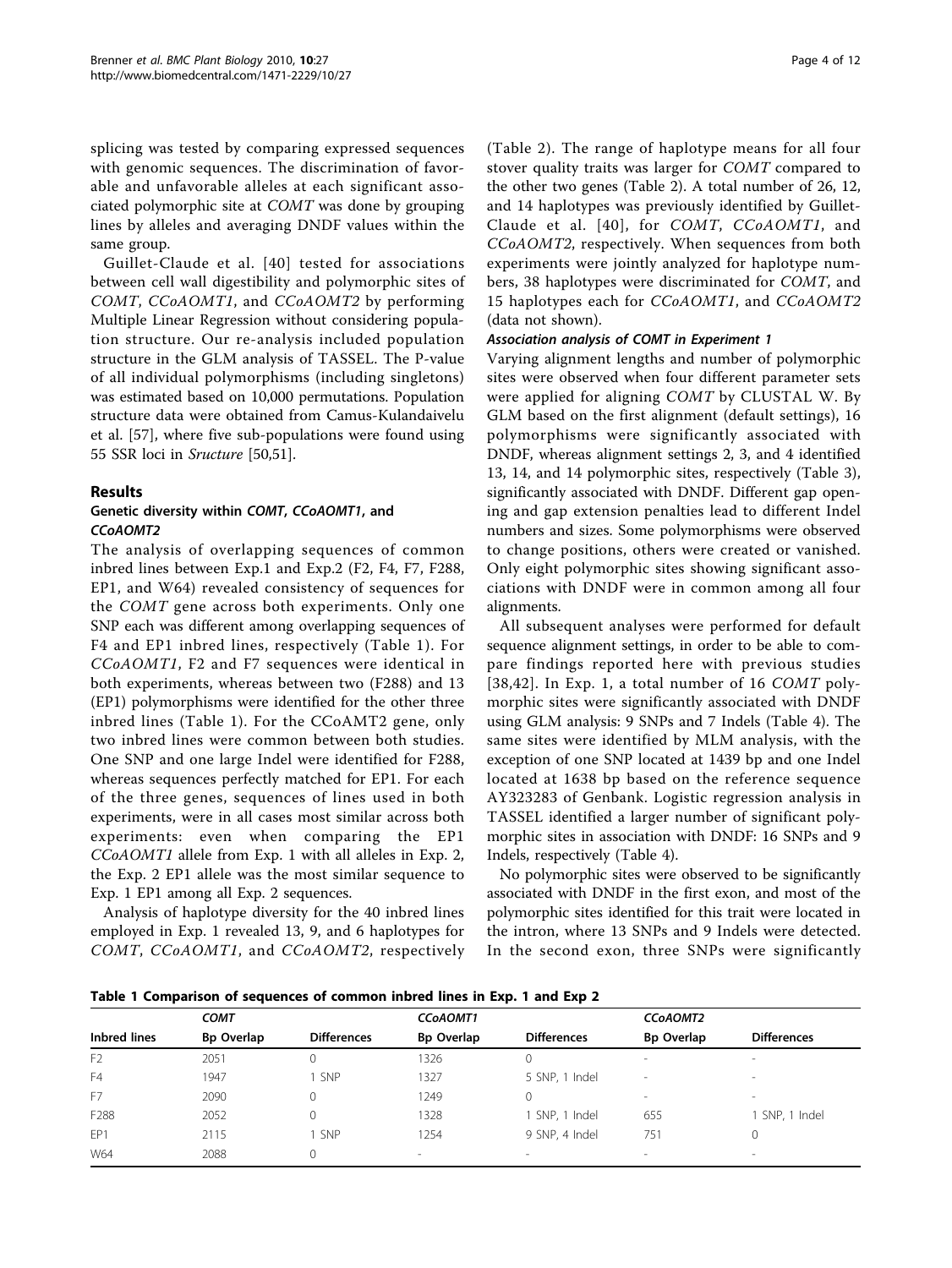<span id="page-4-0"></span>Table 2 Number of haplotypes based on single nucleotide polymorphisms (SNPs) in the COMT, CCoAOMT1, and CCoAOMT2 genes of maize, and minimum, maximum and variance of phenotypic values of lines representing individual haplotypes

|             | <b>WSC</b>    |       |       | <b>NDF</b> |       | <b>OMD</b> |       |       | <b>DNDF</b> |       |       |       |       |
|-------------|---------------|-------|-------|------------|-------|------------|-------|-------|-------------|-------|-------|-------|-------|
| Gene        | No Haplotypes | Min   | Max   | Range      | Min   | Max        | Range | Min   | Max         | Range | Min   | Max   | Range |
| <b>COMT</b> | 13            | 13.69 | 23.68 | 9.99       | 52.92 | 65.90      | 2.98  | 61.55 | 76.65       | 15.7  | 42.18 | 59.98 | 17.8  |
| CCoAOMT1    | Q             | 16.04 | 23.28 | 7.24       | 52.93 | 61.93      | 9.00  | 68.02 | 75.55       | 7.53  | 50.20 | 59.98 | 9.78  |
| CCoAOMT2    | h             | 13.28 | 20.69 | 7.41       | 54.95 | 63.03      | 8.08  | 71.00 | 74.46       | 3.46  | 54.07 | 59.98 | 5.91  |

associated with DNDF in positions 2103, 2178, and 2185 bp, each leading to amino acid substitutions (Ser/Pro, His/Asp, and Arg/Pro, respectively). Most of the significantly associated polymorphic sites identified for DNDF were in high LD (Fig. [1\)](#page-5-0).

No significant associated SNP or Indel was identified between COMT and NDF, OMD, and WSC by MLM or GLM (Table [4\)](#page-5-0). All significantly associated polymorphic sites for these traits were identified by Logistic Regression. For NDF, a synonymous SNP was identified in the

Table 3 Significantly associated polymorphic sites of COMT with DNDF, identified by GLM, based on alignments resulting from four different parameters settings of CLUSTAL W

| Site | <b>Alignments</b> |             |             |             |  |  |  |  |  |  |
|------|-------------------|-------------|-------------|-------------|--|--|--|--|--|--|
|      | 1 (2461 bp)       | 2 (2517 bp) | 3 (2508 bp) | 4 (2553 bp) |  |  |  |  |  |  |
| 701  | X                 | Χ           | X           | Χ           |  |  |  |  |  |  |
| 737  | Χ                 | X           | X           | Χ           |  |  |  |  |  |  |
| 781  |                   |             | Χ           |             |  |  |  |  |  |  |
| 782  | Χ                 | X           |             | Χ           |  |  |  |  |  |  |
| 787  | Χ                 |             | Χ           | Χ           |  |  |  |  |  |  |
| 793  |                   |             |             | Χ           |  |  |  |  |  |  |
| 824  |                   | Χ           | Χ           | Χ           |  |  |  |  |  |  |
| 845  | X                 |             |             | Χ           |  |  |  |  |  |  |
| 855  | Χ                 |             |             | Χ           |  |  |  |  |  |  |
| 897  |                   | X           |             |             |  |  |  |  |  |  |
| 962  | Χ                 | X           | Χ           | Χ           |  |  |  |  |  |  |
| 1010 | Χ                 | Χ           | Χ           | Χ           |  |  |  |  |  |  |
| 1059 | Χ                 | $\mathsf X$ | Χ           | Χ           |  |  |  |  |  |  |
| 1240 | Χ                 | Χ           | Χ           | Χ           |  |  |  |  |  |  |
| 1351 | X                 |             |             |             |  |  |  |  |  |  |
| 1352 | X                 |             |             |             |  |  |  |  |  |  |
| 1354 | Χ                 |             |             |             |  |  |  |  |  |  |
| 1356 |                   | Χ           |             |             |  |  |  |  |  |  |
| 1388 | Χ                 |             |             |             |  |  |  |  |  |  |
| 1417 |                   |             | Χ           |             |  |  |  |  |  |  |
| 1419 |                   |             | Χ           |             |  |  |  |  |  |  |
| 1432 |                   |             | $\mathsf X$ |             |  |  |  |  |  |  |
| 1562 |                   | X           |             |             |  |  |  |  |  |  |
| 1612 | Χ                 | $\mathsf X$ | Χ           | Χ           |  |  |  |  |  |  |
| 1619 | Χ                 | Χ           | Χ           | Χ           |  |  |  |  |  |  |

Site numbers denote bp alignment positions of individual SNPs and starting positions of Indels based on reference sequence AY323283 of Genbank.

second exon of the COMT gene. Low values of LD were observed between this SNP and other polymorphic sites associated with DNDF, OMD, and WSC (Fig. [1](#page-5-0)). All polymorphic sites (six SNPs and six Indels) associated with OMD matched positions of DNDF associated polymorphic sites, most of them located in the intron. Only two SNPs (2103 and 2178 bp) were identified in the second exon of the gene, both causing changes in amino acid sequences (Ser/Pro and His/Asp, respectively). All polymorphic sites identified for WSC were located in the intron: five SNPs and one Indel with high LD among each other (Fig. [1](#page-5-0)). Six singletons in complete LD located at positions 1064, 1070, 1071, 1072, 1073, and 1074 bp were identified by GLM to be significantly associated with all four traits, but not included in Table [4.](#page-5-0)

Eight significantly associated Indels in the COMT intron affected five motifs representing binding sites for transcription factors RAV1, GAmyb, and DOFs 1, 2, and 3. Tests for differential splicing did not reveal divergent patterns of exon inclusion (data not shown). Across polymorphisms significantly associated with DNDF, lines containing mostly favorable alleles had on average higher DNDF values than lines containing mostly unfavorable alleles (Fig. [2](#page-6-0)). However, one line (AS22) with all favorable alleles had a low DNDF value and three lines (AS26, AS29 and AS37) containing only unfavorable alleles had high DNDF values.

## Association analysis of CCoAOMT1 and CCoAOMT2 in Experiment 1

Association analysis for CCoAOMT1 revealed substantially fewer polymorphic sites associated with the traits investigated as compared to COMT. Two SNPs were identified by GLM: one SNP was associated with NDF and located in the third intron, and a second SNP was associated with both NDF and OMD, located in the fourth intron. One additional SNP identified by Logistic Regression (Table [5\)](#page-7-0) associated with WSC was identified in the fifth exon, leading to amino acid substitution. High LD was observed between SNPs of sites 726 and 944, while low LD was observed between site 1299 and sites 726 and 944 bp (Fig. [1\)](#page-5-0).

Only two Indels showed significant trait associations for CCoAOMT2 by Logistic Regression, and only one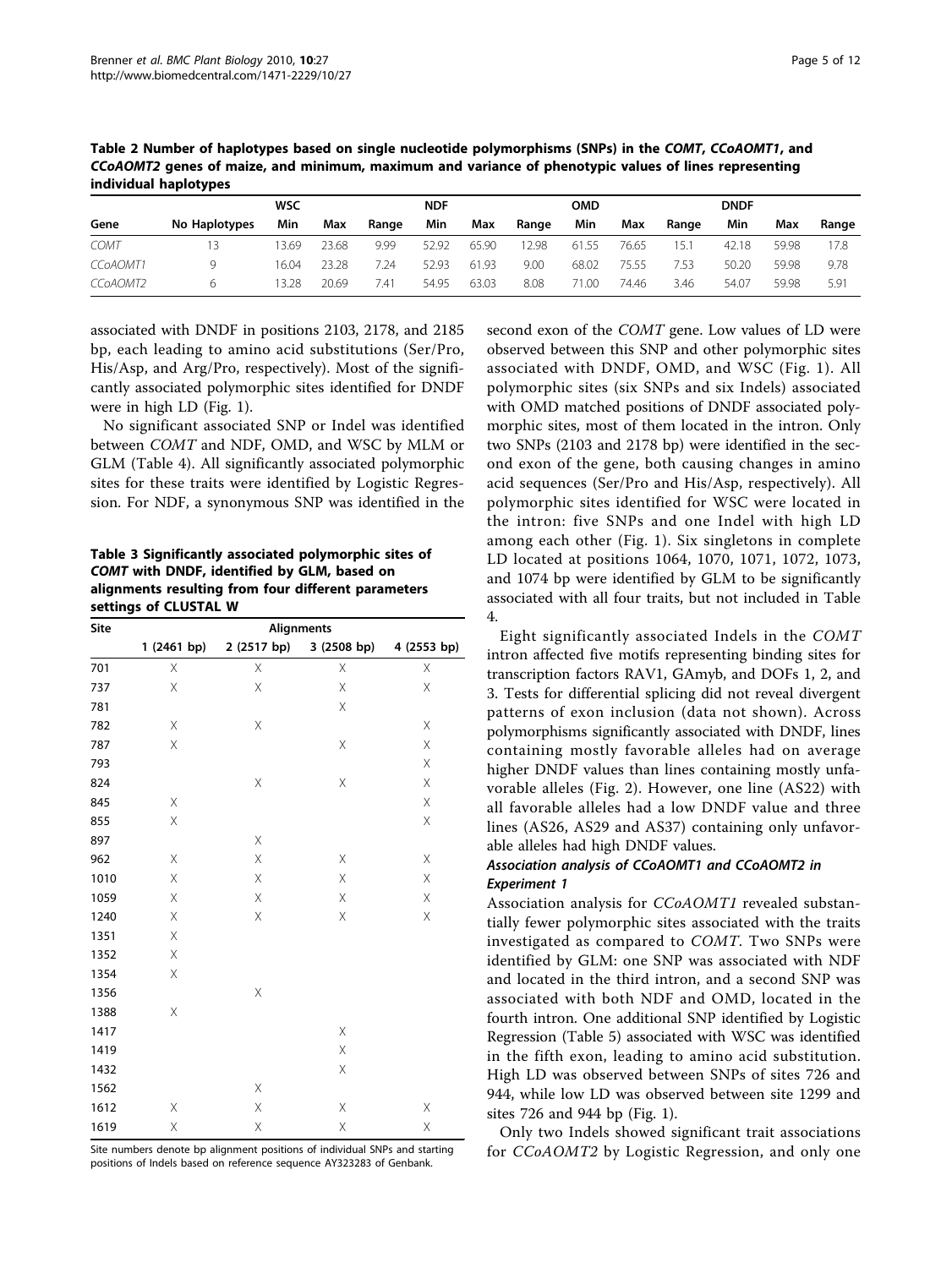<span id="page-5-0"></span>Table 4 Polymorphic sites of COMT associated with DNDF identified by GLM, MLM, and Logistic Regression tests for DNDF

| Site | Snp/Indel    | E/I            | aa change      | <b>GLM</b>               | <b>MLM</b>               | <b>REG</b>     | Other trait*             |
|------|--------------|----------------|----------------|--------------------------|--------------------------|----------------|--------------------------|
| 1233 | $C-G$        | I              | $\overline{a}$ | L,                       | $\overline{a}$           | $\overline{a}$ | WSC                      |
| 1235 | $A-T$        | I              | L              | L,                       | L,                       | L,             | WSC                      |
| 1236 | $C - G$      | I              |                |                          |                          |                | WSC                      |
| 1240 | $C-T$        | I              |                |                          |                          |                | WSC                      |
| 1243 | 10           | I              |                |                          |                          | ÷,             | WSC                      |
| 1261 | $A-G$        | I              |                |                          | $\overline{a}$           | $\overline{a}$ | WSC                      |
| 1296 | $C-T$        | I              |                | Χ                        | Χ                        | Χ              | OMD                      |
| 1331 | $C-T$        | I              |                | Χ                        | Χ                        | Χ              | OMD                      |
| 1377 | $A-T$        | I              |                | Χ                        | Χ                        | Χ              | OMD                      |
| 1381 | 7            | I              |                | Χ                        | Χ                        | Χ              | OMD                      |
| 1439 | $A-C$        | I              |                | Χ                        | $\overline{\phantom{0}}$ | Χ              | $\overline{\phantom{0}}$ |
| 1449 | $4 - 8$      | I              |                | Χ                        | Χ                        | $\overline{a}$ |                          |
| 1547 | 6            | I              |                | Χ                        | Χ                        | Χ              | OMD                      |
| 1589 | $A-G$        | I              |                | Χ                        | Χ                        | Χ              | OMD                      |
| 1638 | $\mathbf{1}$ | I              |                | Χ                        | $\overline{\phantom{a}}$ | Χ              | OMD                      |
| 1811 | 6            | I              |                | Χ                        | Χ                        | Χ              | OMD                      |
| 1902 | 1            | I              |                | $\overline{\phantom{0}}$ | $\overline{\phantom{0}}$ | Χ              | $\overline{a}$           |
| 1907 | 3            | I              |                | -                        | $\overline{\phantom{0}}$ | Χ              |                          |
| 1916 | $A-G$        | I              |                | $\overline{\phantom{0}}$ | $\overline{\phantom{0}}$ | X              |                          |
| 1917 | $A-C$        | I              |                | X                        | X                        | X              |                          |
| 1918 | $A-G$        | I              |                | X                        | X                        | X              |                          |
| 1919 | $C-T$        | I              |                | -                        | -                        | X              |                          |
| 1920 | 28           | I              |                | X                        | Χ                        | X              | OMD                      |
| 1948 | $C-T$        | I              |                | ÷,                       | $\overline{a}$           | X              | i,                       |
| 1952 | $C-T$        | I              |                | $\overline{\phantom{0}}$ | $\overline{a}$           | X              |                          |
| 1953 | $A-T$        | I              |                | $\overline{\phantom{0}}$ | $\overline{a}$           | X              |                          |
| 1954 | 77           | I              |                | Χ                        | Χ                        | Χ              | OMD                      |
| 2032 | $A-C$        | I              |                | L,                       | L,                       | Χ              |                          |
| 2103 | $C-T$        | E <sub>2</sub> | Ser - Pro      | $\overline{\phantom{0}}$ | $\overline{\phantom{0}}$ | Χ              | OMD                      |
| 2178 | $C-G$        | E <sub>2</sub> | His - Asp.     | Χ                        | Χ                        | Χ              | OMD                      |
| 2185 | $C-G$        | E <sub>2</sub> | Arg - Pro      | Χ                        | Χ                        | Χ              |                          |
| 2693 | $A-C$        | E <sub>2</sub> | Syn.           | L,                       | $\overline{\phantom{0}}$ | $\overline{a}$ | <b>NDF</b>               |

\*All polymorphic sites associated with WSC, OMD and NDF were identified only by Logistic Regression. E: exon; I: intron; aa: Amino Acid; Syn.: Synonymous substitution

Site numbers denote bp alignment positions of individual SNPs and starting position of Indels based on reference sequence AY323283 of Genbank.

was also detected by GLM (Table [5](#page-7-0)). Both Indels were located in the second intron of the CCoAOMT2 gene, and both were associated with WSC. Both polymorphisms were in complete LD. intron polymorphisms of CCoAOMT1 and CCoAOMT2 did not cause changes in known motifs, and were not found to cause differential splicing.

## Association analysis of COMT, CCoAOMT1, and CCoAOMT2 in Experiment 2

Guillet-Claude et al. [\[40](#page-10-0)] identified polymorphic sites of COMT associated with DINAGZ, all located in noncoding regions. No association was found between

polymorphisms within CCoOAMT1 and DINAGZ, while an 18-bp Indel associated with DINAGZ was identified for CCoAOMT2. DINAGZ and DNDF are both estimates of CWD based on in vitro enzymatic solubility, differing on how the fully digestible part of the non-cellwall part is computed. The correlation between the two traits is high (nearly 0.90, INRA Lusignan unpublished data). For this reason, the association results from Guillet-Claude et al. [[40\]](#page-10-0) should be phenotypically comparable to our analysis (using DNDF).

After taking population structure into account, five sub-populations were identified for this line panel by Camus-Kulandaivelu et al. [[57](#page-11-0)]. In total 14 polymorphic sites showed significant associations with DNDF for the three investigated genes (Table [6\)](#page-7-0). Thirteen of those polymorphic sites were singletons, and most of them were located in non-coding regions.

For COMT, three SNPs and two Indels were identified by GLM. The SNP located at position 1948 bp was also identified as significantly associated with DNDF in Exp. 1. This SNP was observed to be in high LD with another polymorphic site at position 1981 bp, not identified in Exp.1, and low LD with the other three trait-associated sites identified in Exp. 2. The two polymorphic sites at positions 749 bp and 1981 bp were also present in Exp.1, but not significantly associated with any of the four traits analyzed. Two polymorphisms located in the promoter (at positions 342 and 659 bp) were not polymorphic in Exp.1.

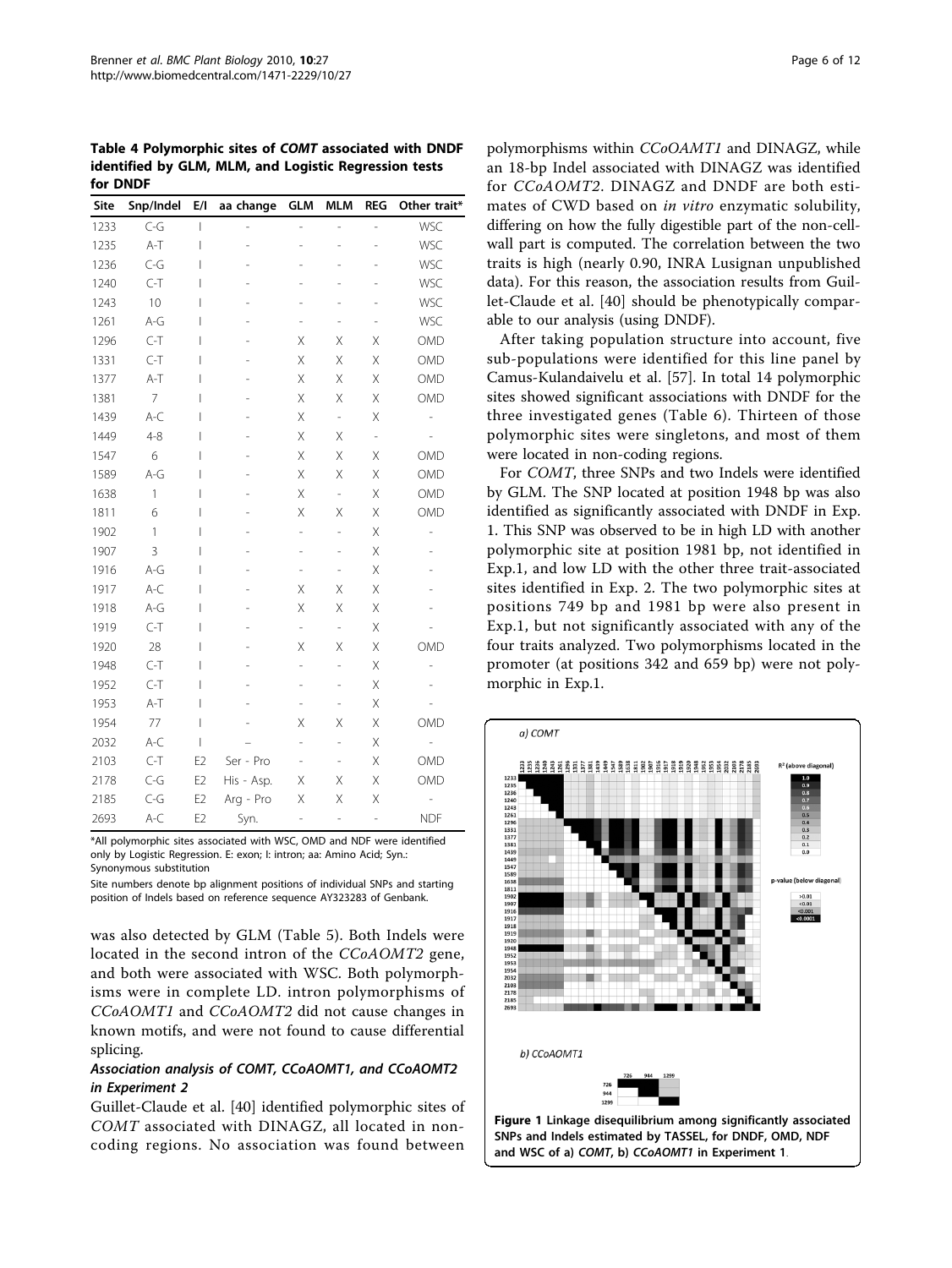<span id="page-6-0"></span>Contrary to the findings of Guillet-Claude et al. [[40](#page-10-0)], two SNPs and three Indels showed significant associations between CCoAOMT1 and DNDF. One SNP located at position 944 bp was also found to be significantly associated with NDF and OMD in Exp. 1. This SNP was in high LD with Indels at positions 704 and 734 bp, and in low LD with polymorphic sites at positions 956 and 972 bp. The Indel at positon 734 bp was also observed in Exp.1, but it was not significantly associated with any four traits investigated in Exp. 1. Four SNPs in CCoAOMT2 sequence were significantly associated with DNDF. All polymorphisms were singletons not identified in Exp.1, and three of them were located in non-coding regions.

#### **Discussion**

## Impact of sequence alignments and association analysis methods on results of association studies

Changing alignments parameters for gap opening and gap extension costs leads to the creation of alignments with different Indel sizes and frequencies [\[58\]](#page-11-0). Different studies investigated consequences of different alignments parameters settings in the outcome of phylogenetic studies [[59-62](#page-11-0)]. However, little is known about the effect of different alignment settings in association analysis. Our results demonstrate that different sets of polymorphisms are identified by association analyses, depending on alignments settings (Table [3](#page-4-0)). This is especially true for sequences with multiple Indels as observed for COMT, where choosing optimal alignment parameters might be difficult. Comparison of different alignments varying for gap costs may be used to identify



the most consistent significantly associated polymorphic sites.

In this study, cell wall traits of two relatively small populations (40 and 34 lines) were tested for associations with two large sets of polymorphic sites (SNPs and Indels). The large number of independent variables (SNPs/Indels) in relation to number of dependent variables (lines/phenotypic data) increases the chances of false positive associations due to overfitting [\[63](#page-11-0)]. However, we believe that high heritability values of the cell wall traits analyzed [[42](#page-10-0),[44](#page-10-0)] and stringent significance levels estimated by 10.000 permutations limit the rate of false positives [\[64\]](#page-11-0).

The control of systematic differences due to population structure and kinship has also been suggested to avoid spurious associations and for greatest statistical power in association studies [[53,](#page-10-0)[65](#page-11-0)]. In this study, two of our models (GLM and Logistic Regression) were controlling for population structure, and the mixed model (MLM) approach was controlling for both population structure and kinship. Most of the lines evaluated in this study could be clearly identified as Flint or Dent lines (see Figure five: Andersen et al. [[38](#page-10-0)]).

Across the investigated genes in this study, most of the significantly associated polymorphisms were detected by Logistic Regression, followed by GLM and MLM. A few previous studies compared results of association analyses from these methods. Andersen et al. [[66\]](#page-11-0) in an attempt to validate associations of the *Dwarf8* locus identified by Thornsberry et al. [\[52](#page-10-0)], identified a larger number of polymorphisms associated with flowering time when using GLM (without control of population structure) as compared to Logistic Regression (with control of population structure). According to the authors, GLM identified more significant polymorphisms, because variation of causal alleles was closely correlated with population structure. In corroboration with our results, Andersen et al [[42\]](#page-10-0) observed a larger number of significant polymorphisms by GLM analysis accounting for population structure as compared to MLM accounting for both population structure and kinship corrections. Fewer significant polymorphisms identified by MLM are expected, as MLM also corrects for kinship, and significant polymorphisms identified in GLM but not in MLM might thus reflect identity of polymorphisms by descent. Investigating three QTL in 277 diverse maize inbred lines, Yu et al. [[53](#page-10-0)] concluded that the model accounting for both population structure (Q) and relative kinship (K) gave the best approximation to the cumulative distribution of p-values when compared to models containing only K, only Q and a simple model (in which family structure is ignored).

Across the three genes and four traits within Exp. 1, 13 polymorphisms were consistent across the three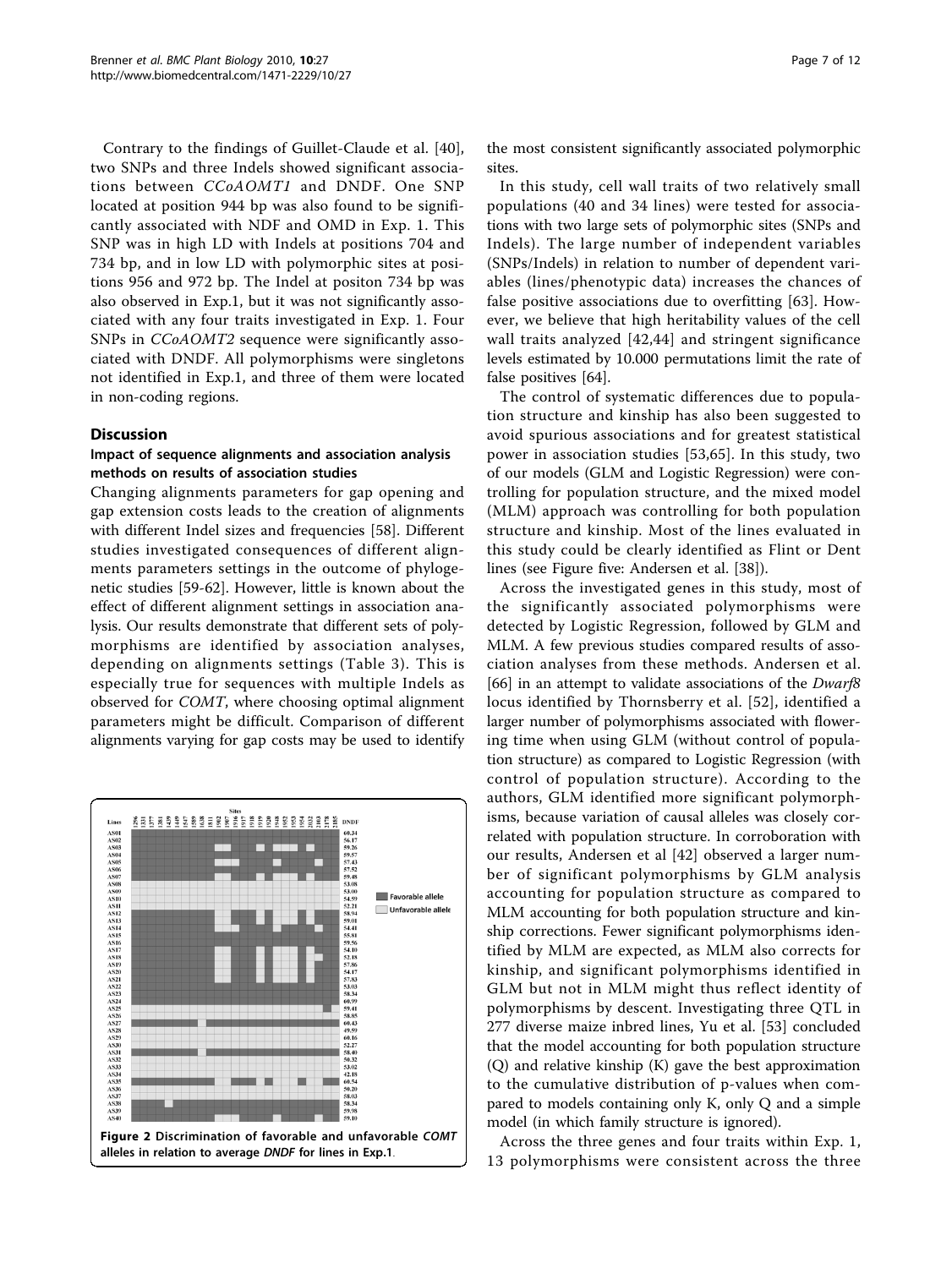<span id="page-7-0"></span>Table 5 Significantly associated polymorphic sites of CCoAOMT1 and CCoAOMT2 genes identified by GLM, MLM and Logistic Regression (REG) with NDF, OMD, and WSC, respectively

| Gene                  | Trait Site |     | $S$ np/<br>Indel | E/<br>ı | aa<br>change              |                          | <b>GLM MLM REG</b> |   |
|-----------------------|------------|-----|------------------|---------|---------------------------|--------------------------|--------------------|---|
| CC <sub>O</sub> AOMT1 | NDF 726    |     | $C-T$            | 13      | $\overline{\phantom{m}}$  | X                        |                    |   |
|                       | NDF 944    |     | $C-T$            | 4       | $\overline{\phantom{a}}$  | X                        |                    |   |
|                       | OMD.       | 944 | $C-T$            | 4       |                           | X                        |                    |   |
|                       |            |     |                  |         | WSC 1299 C-G E5 Ala - Gly | $\overline{\phantom{a}}$ |                    | X |
| CCoAOMT2 WSC 404      |            |     | 1                | 12      |                           |                          |                    | X |
|                       | WSC 414    |     | 4                | 12      | $\overline{\phantom{a}}$  | Χ                        |                    | Χ |

E: exon; I: intron; aa: Amino Acid.

Site numbers denote bp alignment positions of individual SNPs and starting position of Indels. (Based on reference sequences AY323264 and AY279022, for CCoAOMT1 and CCoAOMT2, respectively).

methods, while one polymorphism was identified by both GLM and MLM, 3 by both GLM and Logistic Regression. No significant polymorphic sites were consistent between both MLM and Logistic Regression. Logistic Regression was the method detecting the highest number of significant polymorphisms in our study. With this method, permutation tests are performed for individual markers, not controlling for experiment-wise error rates. Consequently, a larger number of false positives are expected for this method of analysis when compared to analyses that control for experiment-wise error, like GLM in our study. Logistic Regression (and GLM in one occasion) revealed significant associations between the three OMT genes with WSC, with none of these three genes being involved in biosynthesis of soluble carbohydrates (Tables [4](#page-5-0) and 5). However, we were able to identify one SNP in Exp.1 by Logistic Regression (but not by the other two methods) that was consistent with Exp. 2 (SNP at position 1948 of the COMT gene, Table 6). Moreover, many polymorphisms identified by Logistic Regression were also identified by GLM and MLM when considering p-values between 0.05 and 0.10, especially for associations between COMT with NDF, OMD, and WSC (data not shown). It can be inferred that these QTN/Indels are at the threshold of being detectable, and even small changes in statistical methods or parameters might lead to (non-) significance of these sites. Therefore, significant polymorphisms identified by association analyses, need to be validated by independent experiments (ongoing).

#### Consistency of association results across experiments

Two SNPs were identified as significantly associated in both datasets (Exp.1 and Exp.2). The SNP at position 1948 bp in the COMT intron was significantly associated with DNDF. At this C/T polymorphic site, a

| Table 6 Significant polymorphic sites identified in Exp. 2 |  |
|------------------------------------------------------------|--|
| in comparison to Exp. 1                                    |  |

| Gene        |        | Exp.2 polymorphisms |                |           |         |  |  |  |
|-------------|--------|---------------------|----------------|-----------|---------|--|--|--|
|             | Site   | Region              | SNP/Indel      | aa Change | p-value |  |  |  |
|             | 342    | Prom                | $A-T$          |           |         |  |  |  |
| <b>COMT</b> | 659*   | Prom                |                |           |         |  |  |  |
|             | 749*   | E1                  | 6              |           | 0.99    |  |  |  |
|             | 1948*  | 1                   | $G-T$          |           | 0.03    |  |  |  |
|             | 1981*  | 1                   | $C-T$          |           | 0.92    |  |  |  |
| CCoAOMT1    | 704*   | $\mathsf{I}3$       | 3              |           |         |  |  |  |
|             | 734*   | $\mathsf{I}3$       | $\overline{2}$ |           |         |  |  |  |
|             | 944*   | 4                   | $C-G$          |           | 0.01    |  |  |  |
|             | $956*$ | 4                   | 11             |           |         |  |  |  |
|             | $972*$ | 4                   | A-G            |           |         |  |  |  |
| CCoAOMT2    | $187*$ | E1                  | $A-G$          | His - Arg |         |  |  |  |
|             | 688*   | $\mathsf{I}3$       | $A-G$          |           |         |  |  |  |
|             | $717*$ | $\mathsf{I}3$       | $C-T$          |           |         |  |  |  |
|             | 720*   | $\mathsf{I}3$       | $C-T$          |           |         |  |  |  |

E: exon; I: intron; Prom: promoter; aa: Amino Acid; Syn.: Synonymous substitution; \*: singleton

Site numbers denote bp alignment position of individual SNPs and starting position of Indels based on the reference sequences AY323283, AY323264 and AY279022, for COMT, CCoAOMT1 and CCoAOMT2, respectively.

sequence motif for a DOF3 zinc finger transcription factor was identified for the allele with the T base present. The second SNP consistent across experiments was located in the site 944 bp at the fourth intron of CCoAOMT1. This SNP did not cause motif or splicing alterations, but it was significantly associated with both NDF and OMD in Exp.1. The consistency of these two SNPs across experiments makes them excellent candidates for development of FMs.

In addition, three polymorphic sites identified in Exp. 2 were also observed in Exp.1, but not significantly associated with the investigated traits. The relative low number of common polymorphic sites between Exp.1 and Exp.2 can in part be explained by the different regions of genes that each experiment investigated. The overlapping region of each gene common to both studies was not representing the whole gene. Moreover, for some lines overlapping sequences were not completely identical in both studies (Table [1](#page-3-0)), most likely due to residual heterozygosity as the "same" lines in both studies had in all cases the most similar sequences. In addition, most of the significantly associated polymorphic sites identified in Exp. 2 were singletons, which have a low probability of being indentified across datasets. Finally, Exp. 1 and 2 were conducted in quite different environments in Germany and France, respectively, which might explain for the different performance of the "same lines" with regard to CWD in both experiments.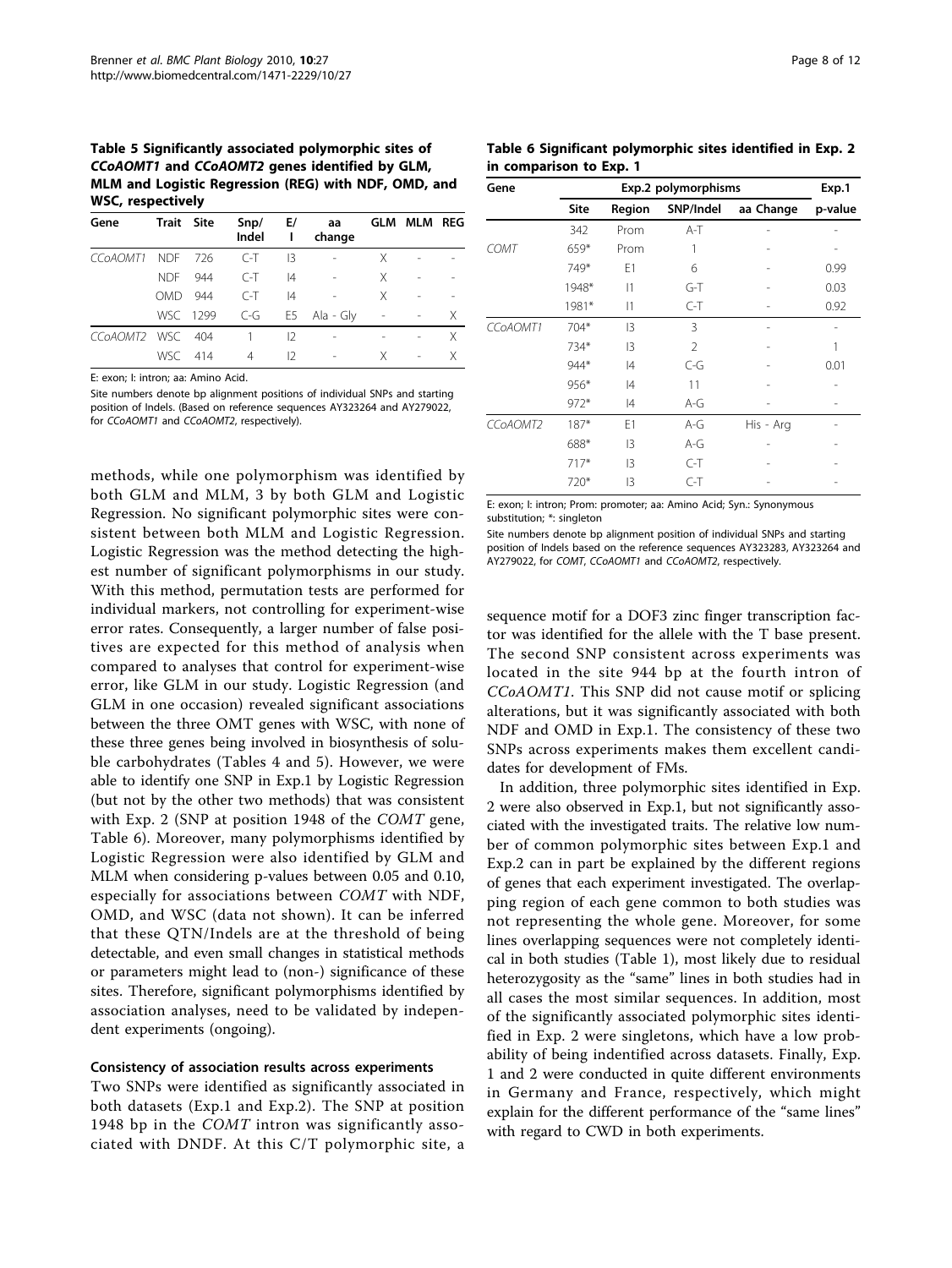

#### Genes controlling forage quality

Most of the significant SNPs/Indels identified in Exp. 1 were identified for COMT (44 significant polymorphisms) while a smaller number of sites was identified for CCoAOMT1 and CCoAOMT2 (three and two significant polymorphic sites, respectively). Guillet-Claude et al [[40](#page-10-0)] also observed a larger number of polymorphisms for COMT compared to CCoAOMT1 and CCoAOMT2. In both experiments, the alignment sequence size of COMT was approximately two times larger than CCoAOMT1 and CCoAOMT2, whereas the number of significantly associated polymorphisms for COMT were substantially higher than 2-fold.

Andersen et al. [\[42\]](#page-10-0) investigated the same set of 40 lines for six other "lignin genes" in relation to NDF, IVDOM, and DNDF, and identified significant associations for 4CL1, C3H, and F5H genes. The DNDF range between haplotypes within these three genes was largest for C3H (10.0%), followed by F5H (7.7%) and 4CL1 (2.3%). COMT haplotypes differed for DNDF by 17.8% (Table [2\)](#page-4-0). Larger differences between haplotypes suggest that COMT is a promising candidate gene to derive markers affecting stover cell-wall digestibility. Moreover, down regulation of COMT in Arabidopsis, poplar, alfalfa and maize affecting the lignin content/structure support the strong effect of this gene on variation for cell wall digestibility [\[30-36\]](#page-10-0).

#### Polymorphisms associated with cell wall digestibility

The association analyses revealed a considerable number of SNPs and Indels associated with cell wall traits for the genes analyzed. Across experiments, methodologies and genes, 11 significant QTNs/Indels were located in coding regions and 52 significant polymorphisms were located in non-coding regions. Some of the significant associations identified in this study may reflect a statistical artifact. The probability of false-positive associations is higher in case of rare alleles and cases where a polymorphic site was only detected with one of the alignments. In addition, several of the identified significant associations can likely be explained by high LD to closely linked causal QTN/QTINDELs. Within an unresolved linkage block, likely only one or few polymorphisms are causative (Figs. [1](#page-5-0) and 3). Polymorphisms causing amino acid changes are promising candidates for causative QTN/QTINDELs. The SNPs identified to cause amino acid changes in positions 2178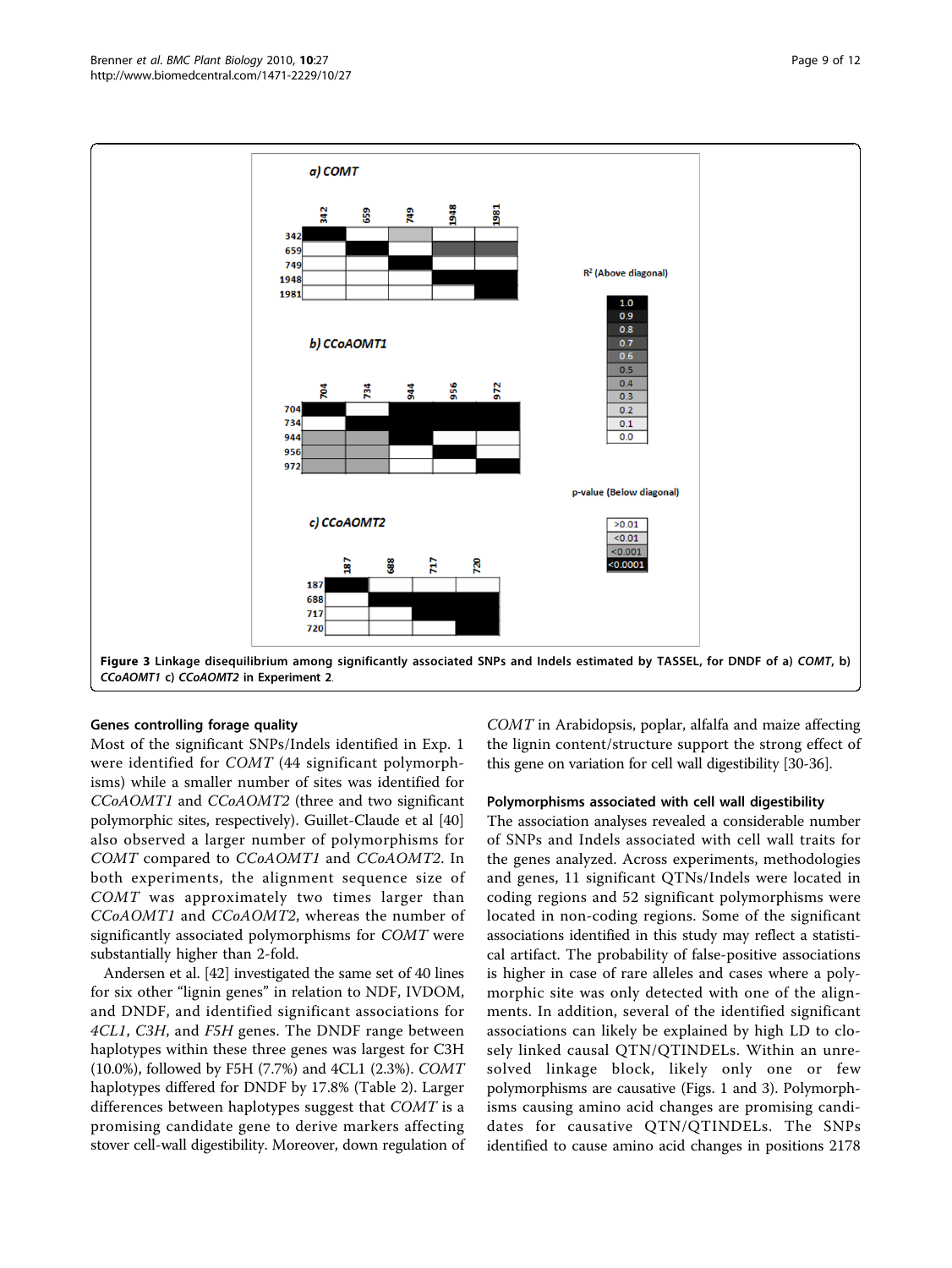<span id="page-9-0"></span>and 2185 bp of COMT (Table [4\)](#page-5-0) were identified by all statistical methods, being, therefore, strong candidate sites to cause DNDF variation.

Several significantly associated polymorphisms located in non-coding regions have been reported. Andersen et al. [[42\]](#page-10-0) identified two respective SNPs in the F5H gene as significantly associated with NDF and DNDF. Wilson et al. [[67](#page-11-0)] identified significant intron polymorphisms associated with kernel composition traits for sh1 and sh2 genes. Polymorphisms located in introns can be "causative" if affecting transcript abundance (expression and stability) of genes [\[68](#page-11-0)]. The analysis of motif alterations revealed eight significant associated Indels in COMT introns disrupting the sequence of five motifs, which represent binding sites for transcription factors RAV1, GAmyb, and DOFs 1, 2, and 3. DOF-type transcription factors are well known for their function as transcriptional activators or repressors of tissue-specific gene expression. More recently, they have been identified as putative regulators of lignin biosynthetic genes, based on the microarray analyses of Arabidopsis ectopic lignification mutants [[69\]](#page-11-0). Therefore, although polymorphisms in positions 1439, 1920, 1948, 1952, 1953, and 1954 bp are located in the COMT intron, they might play an important role as cis-regulators of gene expression, causing changes in the lignin content and variation in DNDF values. intron polymorphisms might also be part of splicing signals that could cause differential splicing encoding structurally and functionally distinct protein products. However, no divergent patterns of exon inclusion were observed for the three genes analyzed (data not shown).

## Conclusions

Lines containing favorable alleles at putative QTN or QTINDELs were generally, but not always associated with high phenotypic values for cell wall digestibility. As cell wall digestibility is a polygenic inherited quantitative trait, likely unfavorable alleles at other loci affecting this trait are responsible for this finding, either by strong main effects or interaction with COMT. In agreement with these observations, Barriere et al. [\[70\]](#page-11-0) identified conventional inbreds with equally high cell wall digestibility as *bm3* lines, supporting that other genes can have strong effects on this trait. Identifying and combining favorable alleles from multiple genes affecting cell wall digestibility is, therefore, mandatory for functional marker-based improvement of stover for forage and biofuel usage.

## List of abbreviations

CCoAOMT: caffeoyl-CoA Omethyltransferase; COMT: caffeic acid O-methyltransferase; DNDF: digestibility of neutral detergent fiber; Indel: insertion-deletion

polymorphism; LD: linkage disequilibrium; NDF: neutral detergent fiber; OMD: Organic Matter Digestibility; SNP: single-nucleotide polymorphism; WSC: water soluble carbohydrates;

#### Acknowledgements

We thank KWS Saat AG (Einbeck) and the German ministry for education and science (BMBF) for financial support of the EUREKA project Cerequal. EAB and YC are supported by the RF Baker Center for Plant Breeding at Iowa State University.

#### Author details

<sup>1</sup>Department of Agronomy, Iowa State University, Agronomy Hall, Ames, IA 50011, USA. <sup>2</sup>Department of Agronomy and Plant Breeding, Technical University of Munich, Am Hochanger 2, 85354 Freising-Weihenstephan, Germany. <sup>3</sup>Department of Genetics and Biotechnology, University of Aarhus,<br>Research Center, Flakkebjerg, 4200 Slagelse, Denmark. <sup>4</sup>KWS Saat AG, Grimsehlstr 31, 37555 Einbeck, Germany. <sup>5</sup>Bavarian State Research Center for Agriculture, Vöttinger Str. 38, 85354 Freising-Weihenstephan, Germany. 6 Unite' de Ge'ne'tique et d'Ame'lioration des Plantes Fourrage'res, INRA, Route de Saintes, 86600 Lusignan, France.

#### Authors' contributions

EAB prepared the manuscript. EAB, JRA, and YC performed data analysis. IZ carried out allele sequencing. GW contributed to experimental design. BD and JE provided phenotypic data. MO provided the SSR data and together with GW contributed to experimental design. UKF performed sequence alignments. YB provided data from Exp.2 and reviewed the manuscript. TL coordinated the project and together with EAB prepared the manuscript. All authors read and approved the final manuscript.

#### Received: 12 May 2009

Accepted: 12 February 2010 Published: 12 February 2010

#### References

- 1. Gray KA, Zhao L, Emptage M: [Bioethanol.](http://www.ncbi.nlm.nih.gov/pubmed/16522374?dopt=Abstract) Curr Opin Chem Biol 2006, 10:141-146.
- 2. Hahn-Hägerdal B, Galbe M, Gorwa-Grauslund MF, Lidén G, Zacchi G: [Bio](http://www.ncbi.nlm.nih.gov/pubmed/17050014?dopt=Abstract)[ethanol - the fuel of tomorrow from the residues of today.](http://www.ncbi.nlm.nih.gov/pubmed/17050014?dopt=Abstract) Trends Biotechnol 2006, 24:549-556.
- 3. Lin Y, Tanaka S: [Ethanol fermentation from biomass resources: current](http://www.ncbi.nlm.nih.gov/pubmed/16331454?dopt=Abstract) [state and prospects.](http://www.ncbi.nlm.nih.gov/pubmed/16331454?dopt=Abstract) Appl Microbiol Biotechnol 2006, 69:627-642.
- 4. U.S. Department of Energy (DOE): Breaking the Biological Barriers to Cellulosic Ethanol: A Joint Research Agenda (U.S. DOE Office of Science and Office of Energy Efficiency and Renewable Energy, 2006) [http://www.doegenomestolife.](http://www.doegenomestolife.org/biofuels/) [org/biofuels/](http://www.doegenomestolife.org/biofuels/).
- 5. Boerjan W, Ralph J, Baucher M: [Lignin biosynthesis.](http://www.ncbi.nlm.nih.gov/pubmed/14503002?dopt=Abstract) Annu Rev Plant Biol 2003, 54:519-546.
- 6. Lapierre C: Applications of new methods for the investigation of lignin structure. Forage Cell Wall Structure and Digestibility Madison: ASA-CSSA-SSSAJung HG, Buxton DR, Hatfield RD 1993, 133-136.
- 7. Humphreys JM, Chapple C: [Rewriting of new methods for the](http://www.ncbi.nlm.nih.gov/pubmed/11960740?dopt=Abstract) [investigation of lignin structure the lignin roadmap.](http://www.ncbi.nlm.nih.gov/pubmed/11960740?dopt=Abstract) Curr Opin Plant Biol 2002, 5:224-229.
- 8. Civardi L, Rigau J, Puigdomènech P: Nucleotide Sequence of two cDNAs coding for Caffeoyl-coenzyme A O-Methyltransferase (CCoAOMT) and study of their expression in Zea mays. Plant Physiol 1999, 120:1026-113.
- 9. Collazo P, Montoliu L, Puigdomenech P, Rigau J: [Structure and expression](http://www.ncbi.nlm.nih.gov/pubmed/1463825?dopt=Abstract) of the lignin O[-methyltransferase gene from](http://www.ncbi.nlm.nih.gov/pubmed/1463825?dopt=Abstract) Zea mays L. Plant Mol Biol 1992, 20:857-867.
- 10. Gardiner J, Schroeder S, Polacco ML, Sanchez-Villeda H, Fang Z, Morgante M, Landewe T, Fengler K, Useche F, Hanafey M, Tingey S, Chou H, Wing R, Soderlund C, Coe EH: [Anchoring 9,371 maize expressed](http://www.ncbi.nlm.nih.gov/pubmed/15020742?dopt=Abstract) [sequence tagged unigenes to the Bacterial Artificial Chromosome](http://www.ncbi.nlm.nih.gov/pubmed/15020742?dopt=Abstract) [Contig Map by Two-Dimensional Overgo Hybridization.](http://www.ncbi.nlm.nih.gov/pubmed/15020742?dopt=Abstract) Plant Physiol 2004, 134:1317-1326.
- 11. Guillaumie S, San Clemente H, Deswarte C, Martinez Y, Lapierre C, Murigneux A, Barrière Y, Pichon M, Goffner D: [MAIZEWALL. Database and](http://www.ncbi.nlm.nih.gov/pubmed/17098859?dopt=Abstract)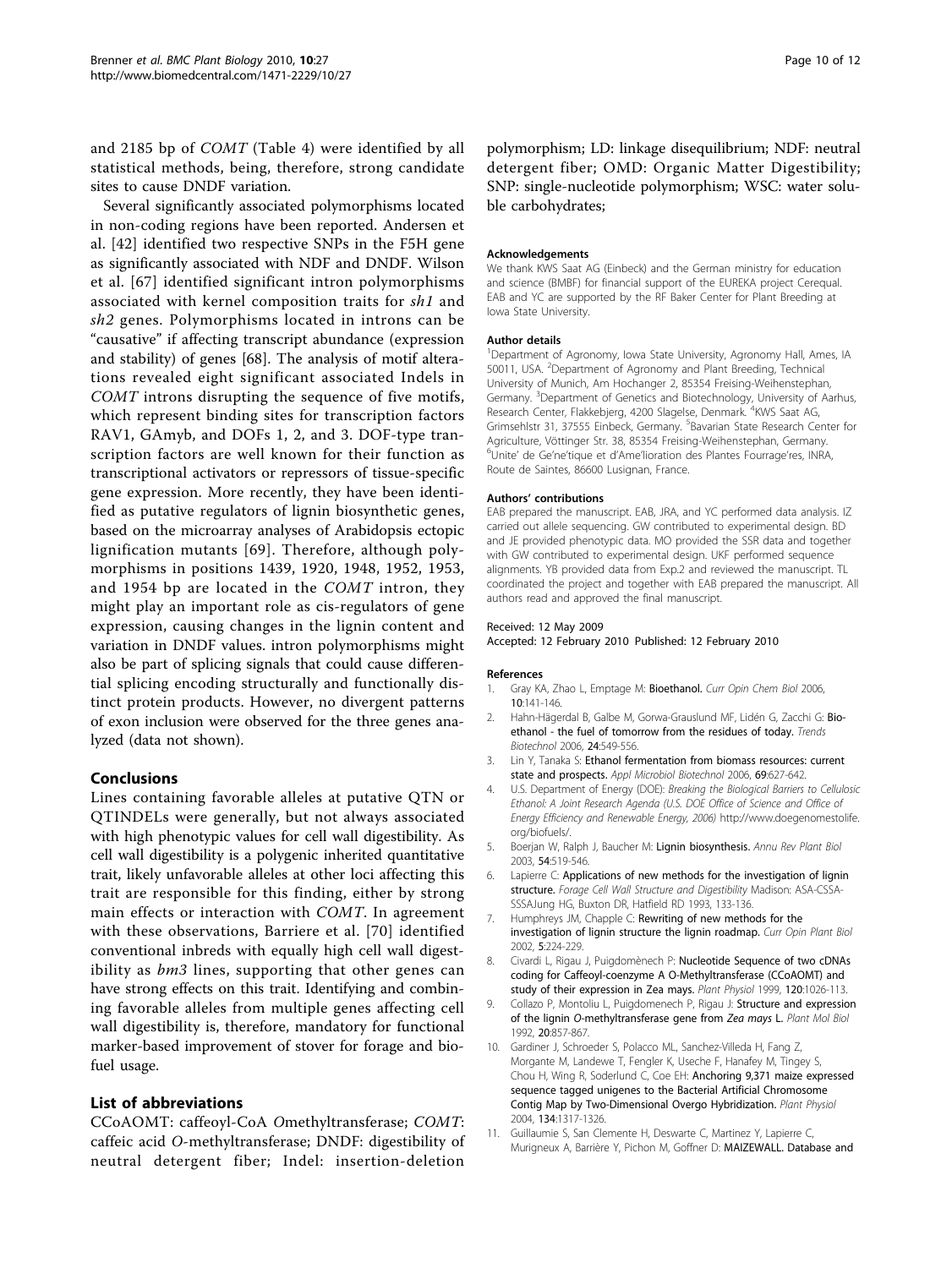<span id="page-10-0"></span>[developmental gene expression profiling of cell wall biosynthesis and](http://www.ncbi.nlm.nih.gov/pubmed/17098859?dopt=Abstract) [assembly in maize.](http://www.ncbi.nlm.nih.gov/pubmed/17098859?dopt=Abstract) Plant Physiol 2007, 143:339-363.

- 12. Halpin C, Holt K, Chojecki J, Oliver D, Chabbert B, Monties B, Edwards K, Barakate A, Foxon GA: [Brown-midrib maize \(bm1\) - a mutation affecting](http://www.ncbi.nlm.nih.gov/pubmed/9675900?dopt=Abstract) [the cinnamyl alcohol dehydrogenase gene.](http://www.ncbi.nlm.nih.gov/pubmed/9675900?dopt=Abstract) Plant J 1998, 14:545-553.
- 13. Pichon M, Courbou I, Beckert M, Boudet A-M, Grima-Pettenati J: [Cloning](http://www.ncbi.nlm.nih.gov/pubmed/9747812?dopt=Abstract) [and characterization of two maize cDNAs encoding Cinnamoyl-CoA](http://www.ncbi.nlm.nih.gov/pubmed/9747812?dopt=Abstract) [Reductase \(CCR\) and differential expression of the corresponding genes.](http://www.ncbi.nlm.nih.gov/pubmed/9747812?dopt=Abstract) Plant Mol Biol 1998, 38:671-676.
- 14. Puigdomenech PC, Perez P, Murigneux A, Martinant JP, Tixier MH, Rigau J, Civardi L, Maes T: Identifying genes associated with a QTL corn digestibility locus. Patent 2001, WO 0155395-A..
- 15. Rosler J, Krekel F, Amrhein N, Schmid J: [Maize phenylalanine ammonia](http://www.ncbi.nlm.nih.gov/pubmed/9008393?dopt=Abstract)[lyase has tyrosine ammonia-lyase activity.](http://www.ncbi.nlm.nih.gov/pubmed/9008393?dopt=Abstract) Plant Physiol 1997, 113:175-179.
- 16. Barriere Y, Argillier O: Brown-midrib genes of maize: a review. Agronomie 1993, 13:865-876.
- 17. Halpin C, Holt K, Chojecki J, Oliver D, Chabbert B, Monties B, Edwards K, Barakate A, Foxon GA: [Brown-midrib maize \(bm1\) - a mutation affecting](http://www.ncbi.nlm.nih.gov/pubmed/9675900?dopt=Abstract) [the cinnamyl alcohol dehydrogenase gene.](http://www.ncbi.nlm.nih.gov/pubmed/9675900?dopt=Abstract) Plant J 1998, 14:545-553.
- 18. Vignols F, Rigau J, Torres MA, Capellades M, Puigdomenech P: [The brown](http://www.ncbi.nlm.nih.gov/pubmed/7773015?dopt=Abstract) midrib3 (bm3[\) Mutation in Maize Occurs in the Gene Encoding Caffeic](http://www.ncbi.nlm.nih.gov/pubmed/7773015?dopt=Abstract) [Acid O-methyltransferase.](http://www.ncbi.nlm.nih.gov/pubmed/7773015?dopt=Abstract) Plant Cell 1995, 7:407-416.
- 19. Muller LD, Lechtenberg VL, Bauman LF, Barnes RF, Rhykerd CL: In vivo evaluation of a brown midrib mutant of Zea mays. J Anim Sci 1972, 35:883-889.
- 20. Gallais A, Huguet L, Berthet H, Bertin G, Broqua B, Mourguet A, Traineau R: Preliminary evaluation of brown midrib maize hybrids for their feeding and agronomic value in France. Improvement of quality traits of maize for grain and silage use The Hague:Martinus NijhoffPollmer WG, Phipps RH 1980, 319-339.
- 21. Colenbrander VL, Lechtenberg LF, Bauman LF, Muller LD, Rhykerd CL: Nutritive value of brown midrib corn silage. J Anim Sci 1972, 35:1113.
- 22. Colenbrander VL, Lechtenberg LF, Bauman LF: Digestibility and feeding value of brown midrib corn stover silage. J Animal Sci 1973, 37:294-295.
- 23. Colenbrander VL, Lechtenberg LF, Bauman LF: Feeding value of low lignin corn silage. J Anim Sci 1975, 41:332-333.
- 24. Keith EA, Colenbrander VF, Perry TW, Bauman LF: Performance of feedlot cattle fed brown midrib-three or normal corn silage with various levels of additional corn grain. J Anim Sci 1981, 52:8-13.
- 25. Frenchick GE, Johnson DG, Murphy JM, Otterby DE: Brown midrib corn silage in dairy cattle rations. J Dairy Sci 1976, 59:2126-2129.
- 26. Miller JE, Geadelmann JL, Marten GC: Effect of the brown midrib-allele on maize silage quality and yield. Crop Sci 1983, 23:493-496.
- 27. Lee MH, Brewbaker LL: Effects of brown midrib on yields and yield components of maize. Crop Sci 1984, 24:105-108.
- 28. Cox WJ, Cherney DJR: Influence of brown midrib, leafy, and transgenic hybrids on corn forage production. Agron J 2001, 93:790-796.
- 29. Gentinetta E, Bertolini M, Rossi I, Lorenzoni C, Motto M: Effect of brown midrib3 mutant on forage quality and yield in maize. J Genet Breed 1990, 44:21-26.
- 30. Marita JM, Ralph J, Lapierre C, Jouanin L, Boerjan W: NMR characterization of lignins from transgenic poplars with suppressed caffeic acid Omethyltransferase activity. J Chem Soc Perk T 1 2001, 22:2939-2945.
- 31. Jouanin L, Goujon T, de Nadai V, Martin MT, Mila I, Vallet C, Pollet B, Yoshinaga A, Chabbert B, Petit-Conil M, Lapierre C: [Lignification in](http://www.ncbi.nlm.nih.gov/pubmed/10938354?dopt=Abstract) [transgenic poplars with extremely reduced caffeic acid O](http://www.ncbi.nlm.nih.gov/pubmed/10938354?dopt=Abstract)[methyltransferase activity.](http://www.ncbi.nlm.nih.gov/pubmed/10938354?dopt=Abstract) Plant Physiol 2000, 123:1363-1374.
- 32. Jouanin L, Gujon T, Sibout R, Pollet B, Mila I, Leplé JC, Pilate G, Petit-Conil M, Ralph J, Lapierre C: Comparison of the consequences on lignin content and structure of COMT and CAD downregulation in poplar and Arabidopsis thaliana. Plantation Forest Biotechnology in the 21st Century Kerala:Research SignpostWalter C, Carson M 2004, 219-229.
- 33. Guo D, Chen F, Inoue K, Blount J, Dixon R: [Downregulation of caffeic acid](http://www.ncbi.nlm.nih.gov/pubmed/11158530?dopt=Abstract) 3-O[-methyltransferase and caffeoyl CoA 3-](http://www.ncbi.nlm.nih.gov/pubmed/11158530?dopt=Abstract)O-methyltransferase in [transgenic alfalfa. Impacts on lignin structure and implications for the](http://www.ncbi.nlm.nih.gov/pubmed/11158530?dopt=Abstract) [biosynthesis of G and S lignin.](http://www.ncbi.nlm.nih.gov/pubmed/11158530?dopt=Abstract) Plant Cell 2001, 13:73-88.
- 34. Ralph J, Lapierre C, Lu F, Marita JM, Pilate G, Van Doorsselaere J, Boerjan W, Jouanin L: [NMR evidence for benzodioxane structures resulting from](http://www.ncbi.nlm.nih.gov/pubmed/11302112?dopt=Abstract) [incorporation of 5-hydroxyconiferyl alcohol into lignins of](http://www.ncbi.nlm.nih.gov/pubmed/11302112?dopt=Abstract) O[methyltransferase-deficient plants.](http://www.ncbi.nlm.nih.gov/pubmed/11302112?dopt=Abstract) J Agric Food Chem 2001, 49:86-91.
- 35. Van Doorsselaere J, Baucher M, Chognot E, Chabbert B, Tollier MT, Petit-Conil M, Leple JC, Pilate G, Cornu D, Monties B, Van Montagu M, Inze D, Boerjan W, Jouanin L: A novel lignin in poplar trees with a reduced caffeic acid/5-hydroxyferulic acid O-methyltransferase activity. Plant J 1995, 8:855-64.
- 36. Piquemal J, Chamayou S, Nadaud I, Beckert M, Barriere Y, Mila I, Lapierre C, Rigau J, Puigdomenech P, Jauneau A, Digonnet C, Boudet AM, Goffner D, Pichon M: [Down-regulation of caffeic acid](http://www.ncbi.nlm.nih.gov/pubmed/12481050?dopt=Abstract) O-methyltransferase in maize [revisited using a transgenic approach.](http://www.ncbi.nlm.nih.gov/pubmed/12481050?dopt=Abstract) Plant Physiol 2002, 130:1675-1685.
- 37. Andersen JR, Lübberstedt T: [Functional markers in plants.](http://www.ncbi.nlm.nih.gov/pubmed/14607101?dopt=Abstract) Trends Plant Sci 2003, 8:554-560.
- 38. Andersen JR, Zein I, Wenzel G, Krützfeldt B, Eder J, Ouzunova M, Lübberstedt T: [High levels of linkage disequilibrium and associations](http://www.ncbi.nlm.nih.gov/pubmed/17123062?dopt=Abstract) [with forage quality at a Phenylalanine Ammonia-Lyase locus in](http://www.ncbi.nlm.nih.gov/pubmed/17123062?dopt=Abstract) [European maize \(Zea mays L.\) inbreds.](http://www.ncbi.nlm.nih.gov/pubmed/17123062?dopt=Abstract) Theor Appl Genet 2007, 114:307-319.
- 39. Fontaine AS, Barrière Y: Caffeic acid O-methyltransferase allelic polymorphism characterization and analysis in different maize inbred lines. Mol Breed 2003, 11:69-75.
- 40. Guillet-Claude C, Birolleau-Touchard C, Manicacci D, Fourmann M, Barraud S, Carret V, Martinant JP, Barrière Y: [Genetic diversity associated](http://www.ncbi.nlm.nih.gov/pubmed/15536523?dopt=Abstract) [with variation in silage corn digestibility for three](http://www.ncbi.nlm.nih.gov/pubmed/15536523?dopt=Abstract) O-methyltransferase [genes involved in lignin biosynthesis.](http://www.ncbi.nlm.nih.gov/pubmed/15536523?dopt=Abstract) Theor Appl Genet 2004, 110:126-135.
- 41. Zein I, Wenzel G, Andersen JR, Lübberstedt T: Low Level of Linkage Disequilibrium at the COMT (Caffeic Acid O-methyl Transferase) Locus in European Maize (Zea mays L.). Genet Resour Crop Ev 2007, 54:139-148.
- Andersen JR, Zein I, Wenzel G, Darnhofer B, Eder J, Ouzunova M, Lübberstedt T: [Characterization of phenylpropanoid pathway genes](http://www.ncbi.nlm.nih.gov/pubmed/18173847?dopt=Abstract) [within European maize \(Zea mays L.\) inbreds.](http://www.ncbi.nlm.nih.gov/pubmed/18173847?dopt=Abstract) BMC Plant Biology 2008, 8:2.
- 43. Goering HK, Van Soest PJ: Forage Fiber Analysis: Apparatus Reagents, Procedures and Some Applications. Agricultural Handbook No. 379. Agricultural Research Service, United States Department of Agriculture 1970.
- 44. Barriere Y, Guillet C, Goffner D, Pichon M: Genetic variation and breeding strategies for improved cell wall digestibility in annual forage crops. A review. Anim Res 2003, 52:193-228.
- 45. Struik P: Physiology of forage maize (Zea mays L.) in relation to its production and quality. PhD Dissertation, Agricultural University, 6700 GW Wageningen, The Netherlands 1983, 1-252.
- 46. Aufrere J, Michalet-Doreau B: In vivo digestibility and prediction of digestibility of some by-products. EEC seminar Melle Gontrode 1983, 25-33.
- 47. Saghai-Maroof MA, Soliman KM, Jorgensen RA, Allard RW: [Ribosomal DNA](http://www.ncbi.nlm.nih.gov/pubmed/6096873?dopt=Abstract) [spacer-length polymorphisms in barley: Mendelian inheritance,](http://www.ncbi.nlm.nih.gov/pubmed/6096873?dopt=Abstract) [chromosomal location, and population dynamics.](http://www.ncbi.nlm.nih.gov/pubmed/6096873?dopt=Abstract) PNAS 1984, 81:8014-8018.
- 48. Altschul SF, Gish W, Miller W, Myers EW, Lipman DJ: [Basic local alignment](http://www.ncbi.nlm.nih.gov/pubmed/2231712?dopt=Abstract) [search tool.](http://www.ncbi.nlm.nih.gov/pubmed/2231712?dopt=Abstract) *J Mol Biol* 1990, 215:403-410.
- 49. Thompson JD, Higgins DG, Gibson TJ: [CLUSTAL W: improving the](http://www.ncbi.nlm.nih.gov/pubmed/7984417?dopt=Abstract) [sensitivity of progressive multiple sequence alignment through](http://www.ncbi.nlm.nih.gov/pubmed/7984417?dopt=Abstract) [sequence weighting, positions-specific gap penalties and weight matrix](http://www.ncbi.nlm.nih.gov/pubmed/7984417?dopt=Abstract) [choice.](http://www.ncbi.nlm.nih.gov/pubmed/7984417?dopt=Abstract) Nucleic Acids Res 1994, 22:4673-4680.
- 50. Pritchard JK, Stephens M, Donnelly P: [Inference of Population Structure](http://www.ncbi.nlm.nih.gov/pubmed/10835412?dopt=Abstract) [Using Multilocus Genotype Data.](http://www.ncbi.nlm.nih.gov/pubmed/10835412?dopt=Abstract) Genetics 2000, 155:945-959.
- 51. Falush D, Stephens M, Pritchard JK: [Inference of population structure](http://www.ncbi.nlm.nih.gov/pubmed/12930761?dopt=Abstract) [using multilocus genotype data: linked loci and correlated allele](http://www.ncbi.nlm.nih.gov/pubmed/12930761?dopt=Abstract) [frequencies.](http://www.ncbi.nlm.nih.gov/pubmed/12930761?dopt=Abstract) Genetics 2003, 164:1567-1587.
- 52. Thornsberry JM, Goodman MM, Doebley J, Kresovich S, Nielsen D, Buckler ES: [Dwarf8 polymorphisms associate with variation in flowering](http://www.ncbi.nlm.nih.gov/pubmed/11431702?dopt=Abstract) [time.](http://www.ncbi.nlm.nih.gov/pubmed/11431702?dopt=Abstract) Nat Genet 2001, 28:286-289.
- 53. Yu JM, Pressoir G, Briggs WH, Bi IV, Yamasaki M, Doebley JF, McMullen MD, Gaut BS, Nielsen DM, Holland JB, Kresovich S, Buckler ES: [A unified mixed](http://www.ncbi.nlm.nih.gov/pubmed/16380716?dopt=Abstract)[model method for association mapping that accounts for multiple levels](http://www.ncbi.nlm.nih.gov/pubmed/16380716?dopt=Abstract) [of relatedness.](http://www.ncbi.nlm.nih.gov/pubmed/16380716?dopt=Abstract) Nat Genet 2006, 38:203-208.
- 54. Loiselle BA, Sork VL, Nason J, Graham C: Spatial genetic structure of a tropical understory shrub, Psychotria officinalis (Rubiaceae). Am J Bot 1995, 82:1420-1425.
- 55. Hardy OJ, Vekemans X: spagedi: a versatile computer program to analyse spatial genetic structure at the individual or population levels. Mol Ecol Notes 2002, 2:618-620.
- 56. Holm S: A Simple Sequentially Rejective Bonferroni Test Procedure. Scand J Stat 1979, 6:65-70.